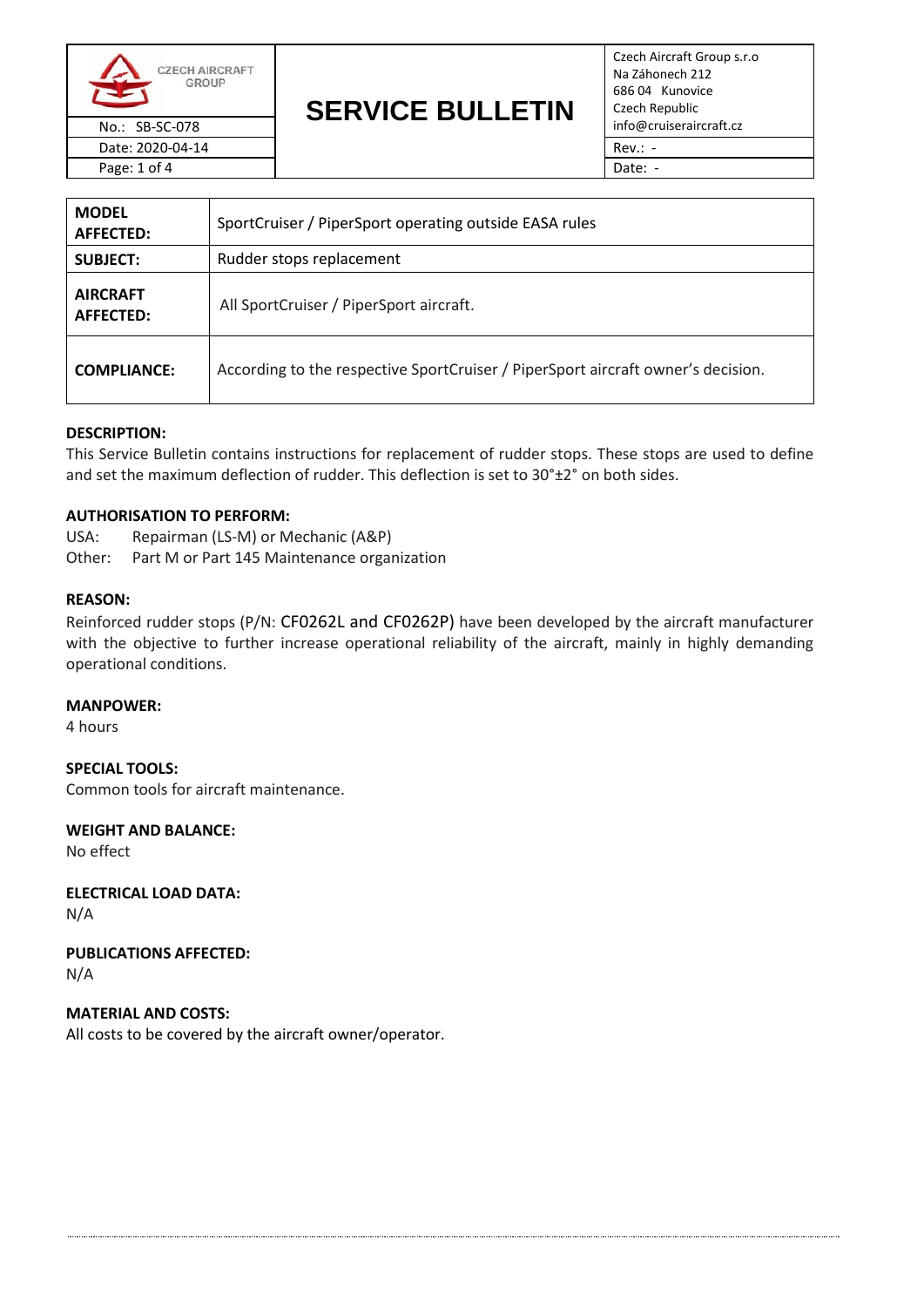

**SERVICE BULLETIN** No.: SB-SC-078 **Info@cruiseraircraft.cz** 

Czech Aircraft Group s.r.o Na Záhonech 212 686 04 Kunovice Czech Republic Date: 2020-04-14 Rev.: -

Page: 2 of 4 Date: -

#### **MATERIAL:**

| <b>NOMENCLATURE</b> | <b>PART NUMBER</b> | <b>DESCRIPTION</b>              | <b>QUANTITY (PCS)</b> |
|---------------------|--------------------|---------------------------------|-----------------------|
| 3171T032            | 16910512           | rivet Avex 5                    | 4                     |
| 3171T030            | 16910410           | rivet Avex 4                    | 10                    |
| ST0050N-510-001     | N/A                | mounting device                 |                       |
| 3111x611            | N/A                | bolt M6x35                      | 1                     |
| 3121x602            | N/A                | nut M6                          | $\overline{2}$        |
| <b>CF0262L</b>      | N/A                | left stop                       |                       |
| <b>CF0262P</b>      | N/A                | right stop                      | 1                     |
| 4410V002            | N/A <sup>1</sup>   | Emfimastic PU50 or              |                       |
| N/A                 | $N/A^{1,2}$        | 3M Marine Adhesive Sealant 5200 | 1                     |

 $1$ one of these,  $2$ order in local store

# **ACCOMPLISHMENT INSTRUCTIONS:**

- 1. Remove horizontal stabilizer (SC\_MM-1-0-00, Chap 5.3), disconnect trim wires and elevator rod.
- 2. Remove rudder (SC\_MM-1-0-00, Chap 5.3), disconnect control cables.
- 3. Drill out the rivets both sides (SC\_MM-1-0-00, Chapter 15.2). All drilled rivets are marked on the picture (Fig. 1). Rivets marked as Avex 4 with drill bit D3,2 mm and Avex 5 with drill bit D4,1mm.
- 4. Gently heat up the fairing with a hot-air gun in blue area.



**Fig. 1**: Marked rivets to be drilled out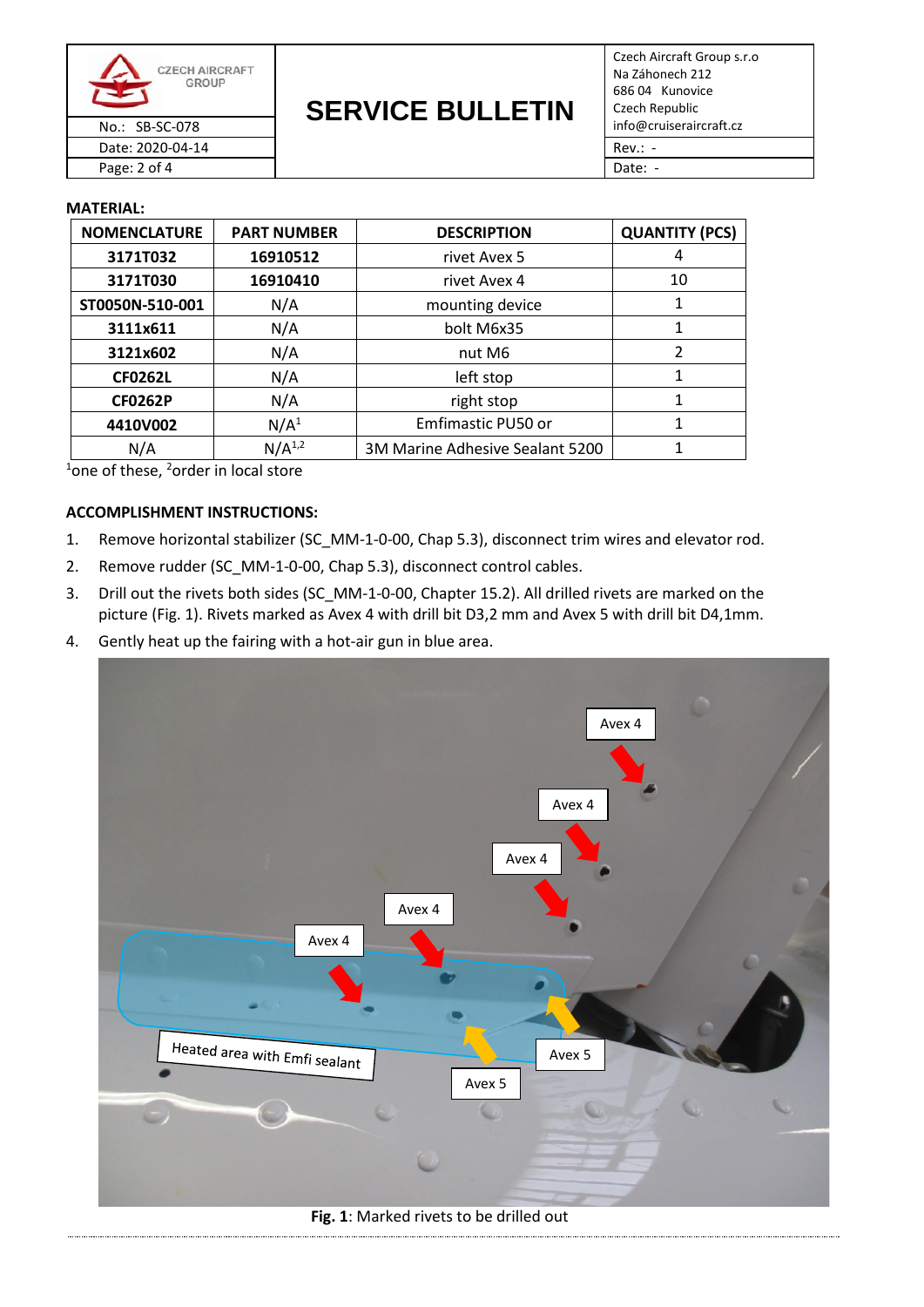

# **SERVICE BULLETIN**

Czech Aircraft Group s.r.o Na Záhonech 212 686 04 Kunovice Czech Republic

- 5. Remove the stops.
- 6. Remove any residual Emfi sealant using a snap blade knife.
- 7. Install the mounting device (Fig. 2) for alignment of the new stops CF0262LP.



**Fig. 2**: Mounting device

- 8. Install the left and the right stop, keep stops in contact with the mounting device.
- 9. Drill the holes, D3,2 mm for Avex 4 and D4,1mm for Avex 5, see Fig. 1.
- 10. Remove the stops and deburr the holes.
- 11. Apply Emfi/3M sealant where was the original sealant.
- 12. Install the stops back in place, fix the stops with clecos.
- 13. Gradually rivet (SC\_MM-1-0-00, Chap 15.3) the rivets Avex 4-10 pcs. and Avex 5-4 pcs. See Fig. 1.
- 14. Remove the mounting device.
- 15. Clean the airframe from rest of rivets.
- 16. Install back the rudder (SC\_MM-1-0-00, Chap 5.3), connect control cables.
- 17. Install back the horizontal stabilizer (SC\_MM-1-0-00, Chap 5.3) and connect trim cables.
- 18. Check deflection of the rudder, system function and tension of the control cables (SC\_MM-1-0-00, Chap 6.4).
- 19. Fill the holes in the rivet heads with Emfi/3M sealant, allow to cure and grind it.
- 20. Repair the paint (SC\_MM-1-0-00, Chapter 15.6).